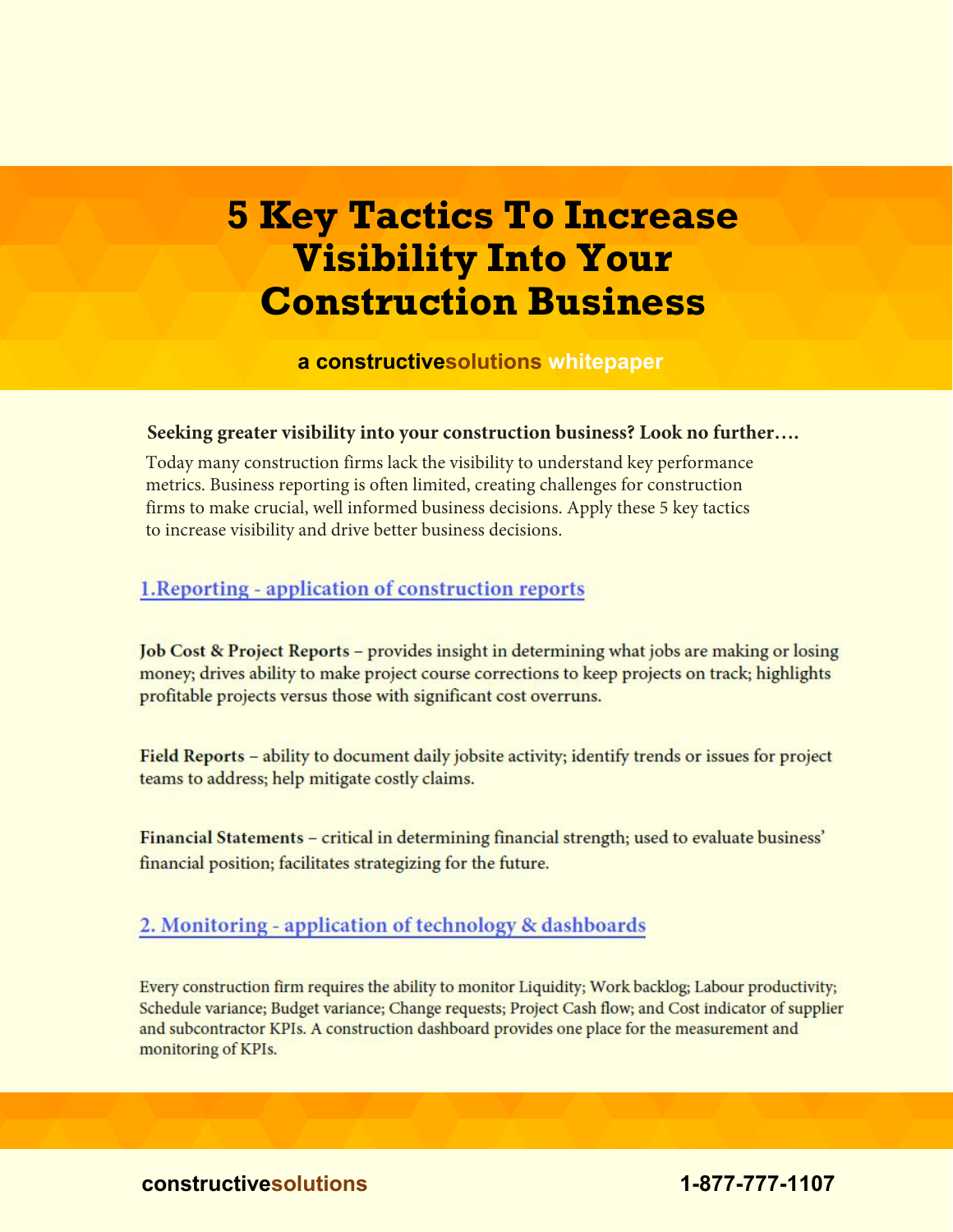**Measure** – use technology to access critical data and track key performance indicators. Application of integrated software delivers and automates critical industry specific functions like job, costing, estimating, equipment, and project management. Facilitates information transparency and supports timely measurements against KPIs.

**Manage** – dashboards afford graphical visualizations of business metrics and KPIs. Provides 'one place' for the measurement and monitoring of KPIs.

#### **3. Analyzing – application of business analytics**

**Improve Profits** – utilize analytics to identify profitable, unprofitable patterns and trends in work. Establish benchmarks. Scrutinize cash-flow related data.

**Avoid Repeating Mistakes** – analyze business performance, assess operations from end to end, across all projects, to determine where overrun costs exist, i.e. labor, materials, equipment etc.

**Increase Workforce Management** – utilize analytics to assess labor productivity at the enterprise level and individual worker level. Adjust where needed to ensure maximization of labor productivity.

#### **4. Predicting – application of forecasting**

**Business Level** – at the business level forecasts help develop budgets and create benchmarks to measure and reward performance. Recommended forecasts include: Backlog; New contract awards; Revenue; Direct and indirect costs; Cash flow; Gross margin; and Net profits before taxes.

**Project Level** – at the project level forecasts help to identify potential problem areas. Key project areas to forecast include: Net profit; Cash flow; Cost to complete; and Equipment resources.

**External Factors** – consideration of external factors is also a key element of forecasting. Those external factors which typically impact construction are:

- Economic performance of financial markets;
- Political changes in regulations, taxes or governmental spending;
- Social changes in population demographics;
- Technological industry impact through technology innovations and
- Environmental changes in the 'green' movement.

**constructivesolutions 1-877-777-1107**